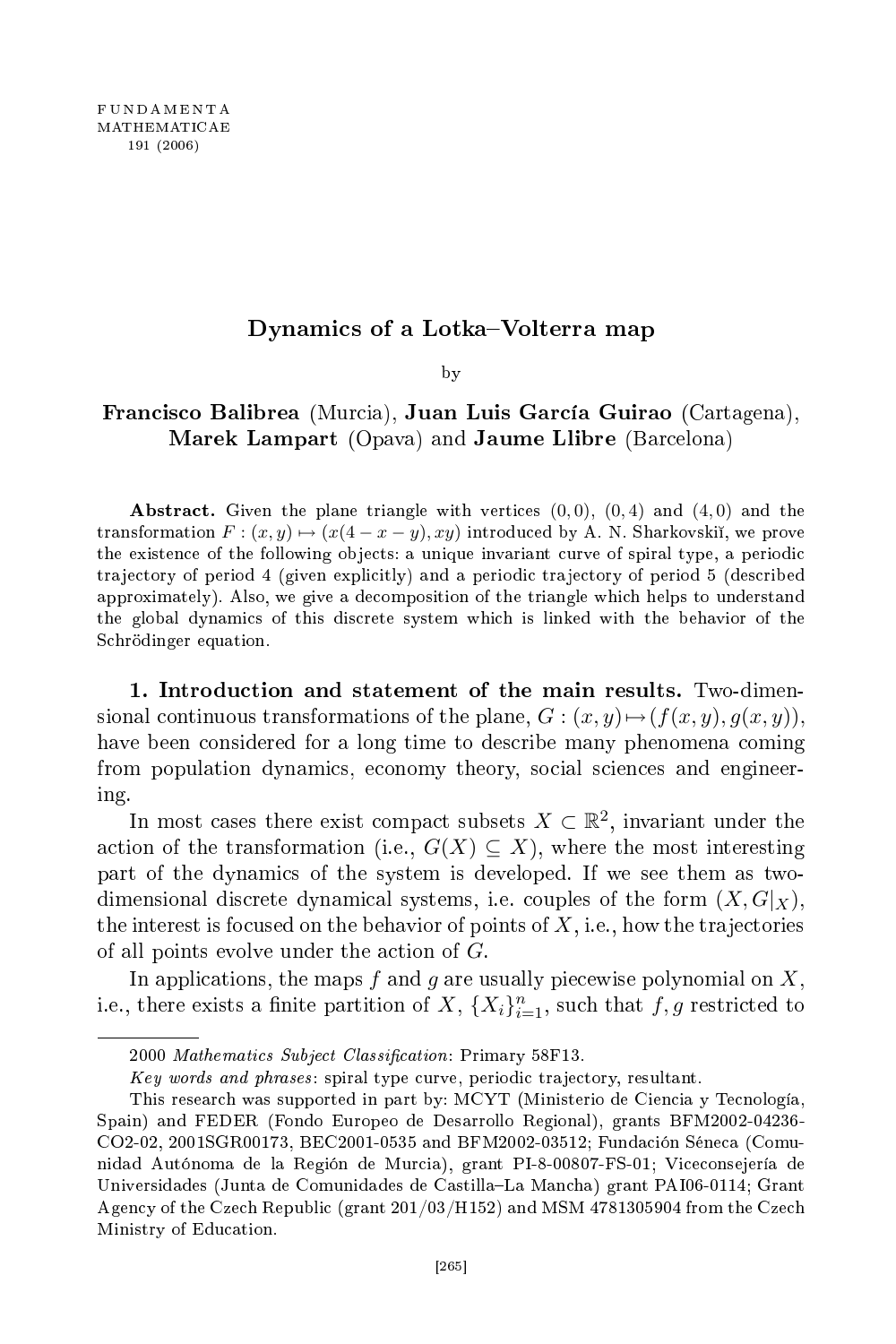$X_i$  are polynomials. See, for instance, the models of stability of synchronized states of Glendinning  $[4]$  or the Duffing transformation  $[12]$ .

More frequently, maps  $f$  and  $g$  are quadratic polynomials (or piecewise quadratic) and within the quadratic case, the Lotka–Volterra transformations (or piecewise Lotka–Volterra) of the form

(1) 
$$
G: (x, y) \mapsto (x(a_1 + b_1x + c_1y), y(a_2 + b_2x + c_2y))
$$

where  $a_i, b_i, c_i \in \mathbb{R}$  for  $i \in \{1, 2\}$ . In particular, the case  $b_1 = c_1 = b_2 = c_2 =$  $-1$  appears in several applications (see [3]).

When we try to understand the dynamics of such systems we concentrate on two facts. Firstly, we look for invariant sets and consider the dynamics only on them if we find that outside them the behavior is easy to describe. Secondly, we study the dynamics on the boundaries of such invariant sets. When the boundaries are composed of segments, the dynamics on them can be as ompli
ated as that of some interval maps. Additionally, it ould be interesting to explore onne
tions between the dynami
s on the boundaries and interiors of the invariant sets.

This is what happens in the example suggested by A. N. Sharkovski in 1993 (see [9]) for the case  $a_1 = 4$ ,  $b_1 = c_1 = -1$ ,  $a_2 = b_2 = 0$  and  $c_2 = 1$ , that is,

(2) 
$$
F: (x, y) \mapsto (x(4-x-y), xy).
$$

It is easy to see that the triangle  $\Delta \subset \mathbb{R}^2$  with vertices  $(0,0)$ ,  $(4,0)$  and  $(0,4)$ is strongly invariant under  $F(F(\Delta) = \Delta)$  while if we set  $y = 0$  the dynamics on [0, 4] is that of the full parabola  $x(4-x)$  and on the other sides of  $\Delta$  the dynami
s is trivial.

Outside  $\varDelta$  the dynamics is easy to follow. All points except some periodic ones (if they exist) go to infinity and there is no connection between the dynamics outside and inside  $\Delta$ . In fact all preimages of all points in Int( $\Delta$ ) are also in Int( $\varDelta$ ).

The system (2) is the result of some redu
tions made by Sharkovski of a system given by Y. Avishai and D. Berend  $[1]$  linked with the dynamics of the S
hrödinger equation.

G. Swirszcz [10] answers some of the questions posed by Sharkovskiı̆ for (2). In particular, he constructs an absolutely continuous  $\sigma$ -finite invariant measure for F and proves that the preimages of the side  $I = \Delta \cap \{y = 0\}$ form a dense subset of  $\Delta$  and there is another dense set  $\Lambda$  consisting of points whose trajectories approach the interval  $I$  but are not attracted by  $I$ .

The aim of this paper is to ontinue Sharkovski's syllabus for (2) by proving the existence of a unique invariant curve joining the points  $(1, 2)$ and  $(0,0)$  which is simultaneously the unstable manifold of  $(1,2)$  and the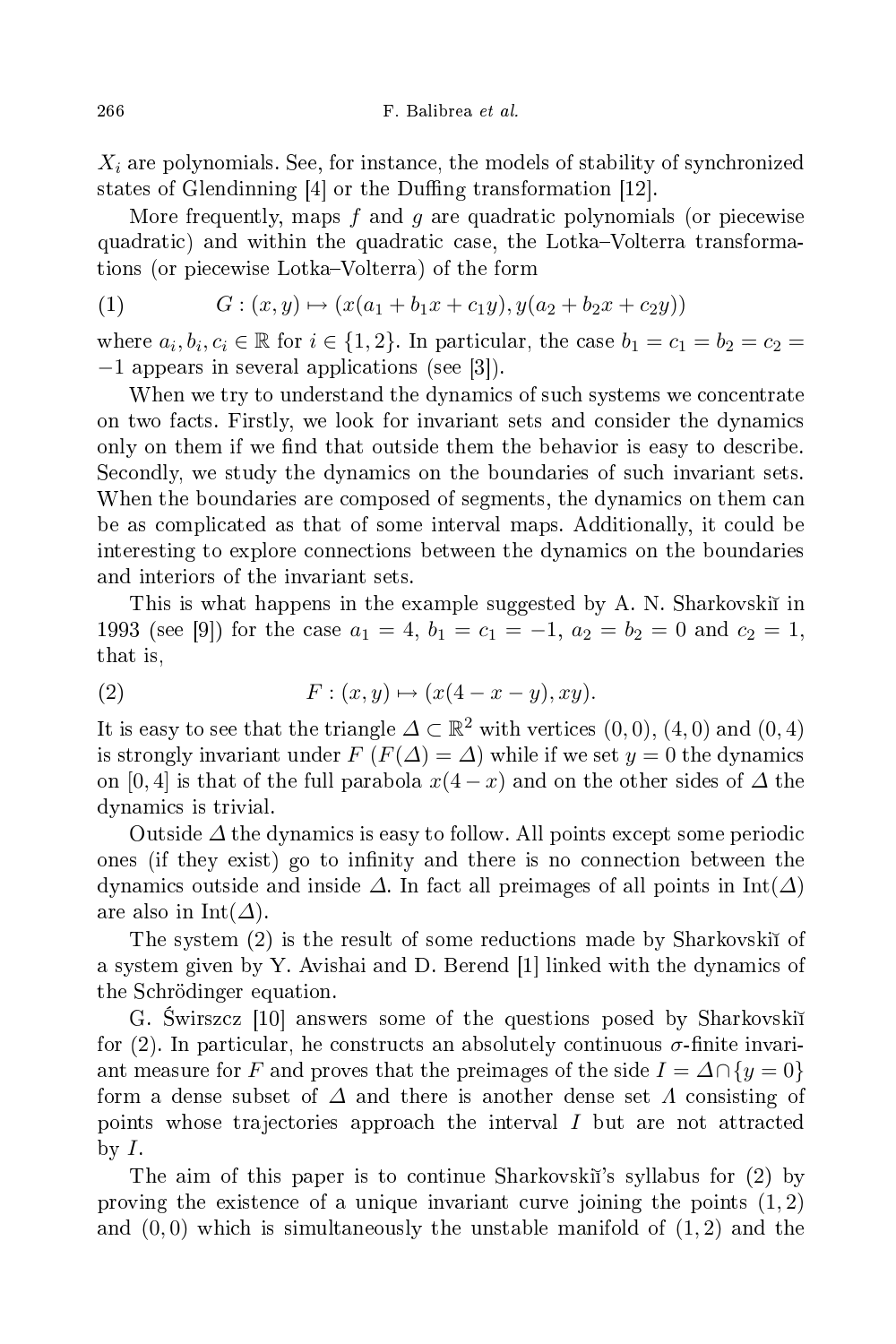stable one of  $(0, 0)$ . This curve is of spiral type and strongly invariant. The key point in the proof is to decompose  $\Delta$  into what we call  $\omega$ -regions. The decomposition additionally allows us to prove that if a periodic trajectory exists then it must have a part on  $\Delta_l$  and another part on  $\Delta_i$  where  $\Delta_i = \omega_0$ and  $\Delta_l$  is the rest of Int( $\Delta$ ) (for definitions see the next section).

Using algebraic systems of non-linear equations, it is immediate that there are no periodic points of period 2 or 3. Using algebraic properties of the resultant asso
iated to su
h systems it an be proved that

$$
\left\{ \left(2-\sqrt{2},\frac{1}{2}\right), \left(1+\frac{1}{\sqrt{2}},1-\frac{1}{\sqrt{2}}\right), \left(2+\sqrt{2},\frac{1}{2}\right), \left(1-\frac{1}{\sqrt{2}},1+\frac{1}{\sqrt{2}}\right) \right\}
$$

is the unique cycle of period 4 in  $Int(\Delta)$ . This is the first time in the literature on quadratic systems where a periodic trajectory of period 4 is explicitly obtained. For example in  $[11]$  some numerical work is needed to understand the genealogies of periodic points of periods less than or equal to 5 in the two-parameter family

$$
F_{(a,b)}(x,y) = (y, ay + b - x^2).
$$

In other cases periodic points have only been claimed to exist (see for instance [8] for the two-dimensional logistic family of maps  $F_a(x,y)$  $(y, ay(1-x))$ .

Additionally it is proved (using the same pro
edure for the onjugate system, i.e.,  $(x, y) \mapsto (y|x|, x^2-2)$  that there also exists a unique periodic point of period 5 in Int(D) where D is the image of  $\Delta$  under the conjugacy map (i.e. *C* :  $\Delta$  → *D* given by  $(x, y)$  →  $((x-2)\sqrt{x(4-x-y)}, x(4-x-y)-2)$ ):

$$
(x,y) = (-0.7873282213706032, -1.5245690977552053).
$$

In this case, to give explicitly all the points of the trajectory is not possible be
ause their oordinates are roots of polynomials of degree 10. We do it in an impli
it way.

We have also heard from P. Maličký [6] that it could be possible to prove that there are periodic points of periods greater than 5 (concretely, of periods 6, 7 and 8) for the system (2) defined on the whole space  $\mathbb{R}^2$ .

2. Notation and preliminary results. Given  $(x, y) \in \Delta$ , we define  $F^{n}(x, y) = F(F^{n-1}(x, y))$  and  $F^{0}$  as the identity map on  $\Delta$ . The sequence  ${F^n(x,y)}_{n=0}^{\infty}$  is called the *trajectory* of  $(x, y)$  under the action of the system  $(\Delta, F)$ . To know the dynamics of the system  $(\Delta, F)$  is to have information on the asymptotic behavior of the trajectories of all points of  $\Delta$  under F. Obviously, to reach this completely is very difficult and in most cases almost impossible, but there exist some lasses of points su
h that from their study some information about the global behavior of the system is obtained. The most important of them is the class of periodic points.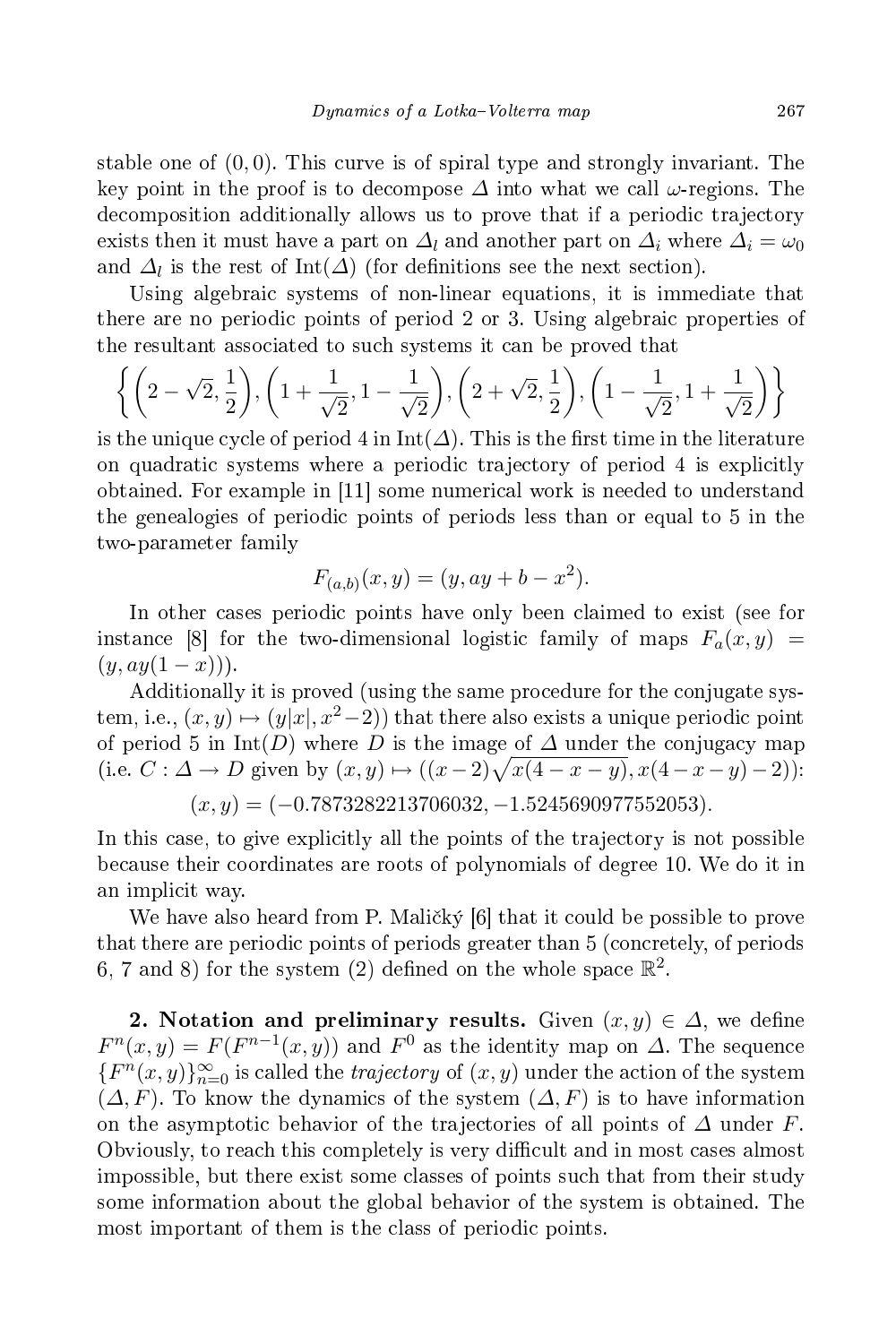DEFINITION 1. A point  $(x, y) \in \Delta$  is called *periodic* for F if there exists a positive integer m such that  $F^m(x, y) = (x, y)$ . The smallest such  $m = m_{(x, y)}$ is called the *period* of x. When  $m = 1$  we have *fixed points*. The trajectory of a periodic point is called a *periodic trajectory*.

DEFINITION 2. A point  $(x, y) \in \Delta$  is called *homoclinic* to a periodic point  $(p_1, p_2)$  of F if the following conditions are satisfied:

- $(1)$   $(x, y) \neq (p_1, p_2),$
- (2) for every neighborhood U of  $(p_1, p_2)$  there exists a positive integer k such that  $(x, y) \in F^{m \cdot k}(\mathcal{U})$  where m is the period of  $(p_1, p_2)$ ,
- (3)  $F^{m,l}(x,y) = (p_1, p_2)$  for some positive integer l.

The trajectory of a homoclinic point is called a *homoclinic trajectory*.

DEFINITION 3. Let  $(Y, G)$  be a discrete dynamical system. The systems  $(\Delta, F)$  and  $(Y, G)$  are called *topologically conjugate* (respectively *topologi*cally semi-conjugate) if there exists a homeomorphism (respectively an onto continuous map)  $C: \Delta \to Y$  such that  $C \circ F(x, y) = G \circ C(x, y)$  for every  $(x, y) \in \Delta$ .

Now, after the introdu
tion of the main notions that we need, let us state some properties of the system  $(\Delta, F)$ . First of all, as mentioned in the previous section, the system F restricted to I is the full parabola (i.e.,  $F(x, 0) = (x(4-x), 0)$ . The dynamics of this unimodal map is well known  $(see for instance  $|2|)$ ).$ 

The system  $(\Delta, F)$  has three fixed points:  $(0, 0)$ ,  $(3, 0)$  and  $(1, 2)$ . The second and third are repellors (see  $[10]$ ).

It is interesting to split the triangle  $\Delta$  into two sets,

$$
\Delta = \Delta_l \cup \Delta_r
$$

where  $\Delta_l = \{(x, y) \in \Delta : 0 \leq x \leq 2\}$  and  $\Delta_r = \{(x, y) \in \Delta : 2 < x \leq 4\}.$ Since each point from  $\text{Int}(\Delta)$  has two preimages, one in  $\text{Int}(\Delta_r)$  and the other in Int( $\Delta_l$ ), the map F is not invertible but F restricted to Int( $\Delta_l$ ) or to Int( $\Delta_r$ ) is. The inverse maps of these restrictions are given by:

$$
F_l^{-1}: \text{Int}(\Delta_l) \to \text{Int}(\Delta_l), \qquad (x, y) \mapsto \left(2 - \sqrt{4 - x - y}, \frac{y}{2 - \sqrt{4 - x - y}}\right),
$$
  

$$
F_r^{-1}: \text{Int}(\Delta_r) \to \text{Int}(\Delta_r), \qquad (x, y) \mapsto \left(2 + \sqrt{4 - x - y}, \frac{y}{2 + \sqrt{4 - x - y}}\right).
$$

From another point of view, it is easy to see that  $\Delta$  can be decomposed into five pairwise disjoint sets: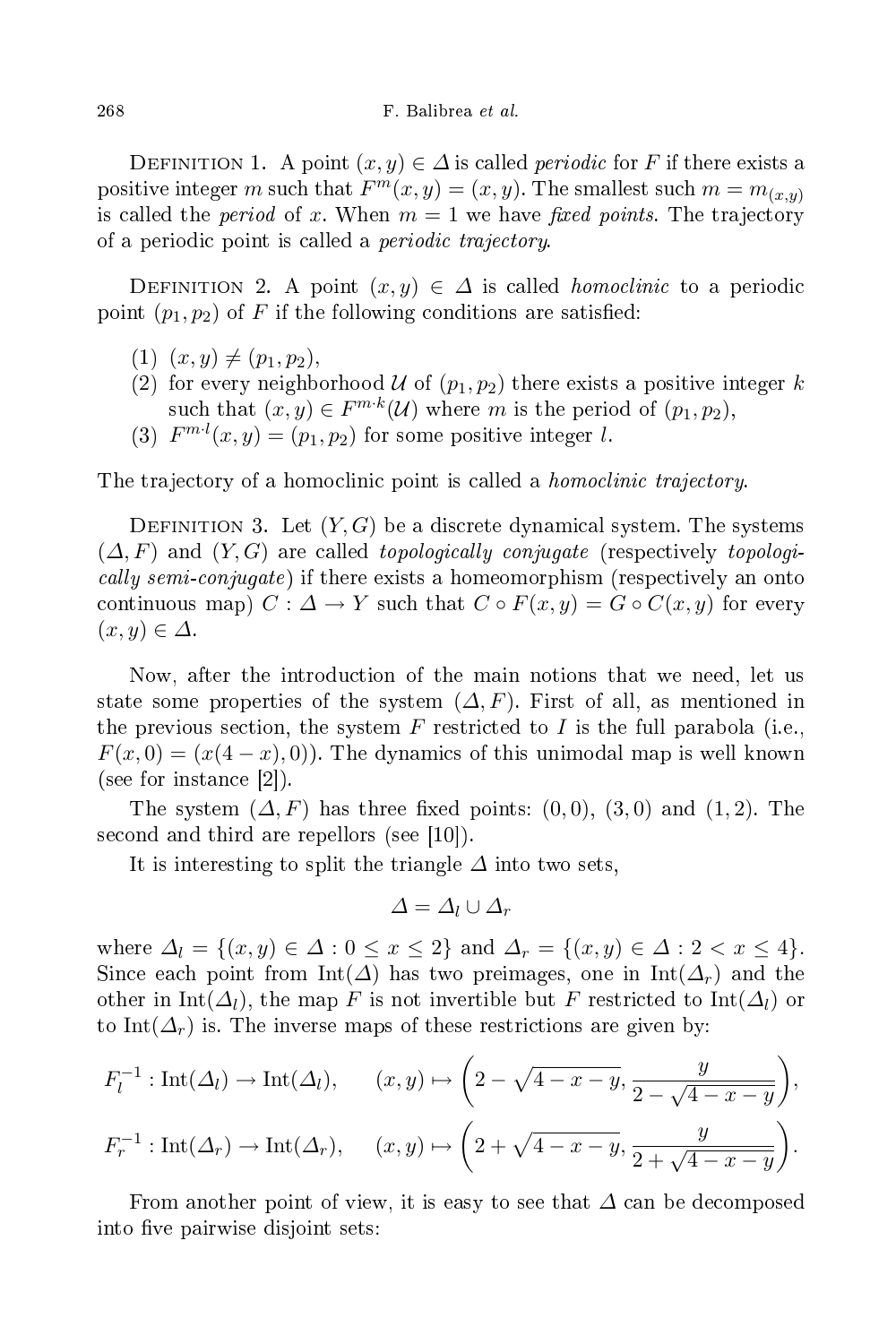$$
\Delta = \left(\bigcup_{n=0}^{\infty} F^{-n}(0,0)\right) \cup \left(\bigcup_{n=0}^{\infty} F^{-n}(1,2)\right) \cup \left(\bigcup_{n=0}^{\infty} F^{-n}(3,0)\right)
$$

$$
\cup \left(I \setminus \left(\bigcup_{n=0}^{\infty} F^{-n}(3,0)\cup \bigcup_{n=0}^{\infty} F^{-n}(0,0)\right)\right) \cup R.
$$

From this decomposition it follows that if there are periodic points then they must be contained in the set  $R \subset \text{Int}(\Delta)$ .

3. Construction of an invariant curve. In this section we construct an invariant curve joining the points  $(0,0)$  and  $(1,2)$ . This curve is piecewise  $\mathcal{C}^1$  and it is a homoclinic trajectory to  $(0,0)$ . It can be seen as an unstable manifold for  $(0,0)$  and a stable one for  $(1,2)$ . This curve contains important information on the dynami
s of the system.

Let us construct a set  $S$  with the following procedure:

$$
K_0 = \{(0,0)\},
$$
  
\n
$$
K_1 = \{(0,0)\} \times [0,4],
$$
  
\n
$$
K_2 = \{(x,y) \in \Delta : 0 \le x \le 2 \text{ and } x+y=4\},
$$
  
\n
$$
K_{n+3} = \{(x,y) \in \Delta_l : F(x,y) \in K_{n+2}\} \text{ for any } n \ge 0.
$$

It is easy to see that

(3) 
$$
F(K_{n+1}) = K_n \quad \text{for } n \ge 0,
$$

(4) 
$$
F^{n}(K_{n}) = (0,0)
$$
 for  $n \ge 0$ .

Now set

(5) 
$$
S = \bigcup_{n=0}^{\infty} K_n.
$$

By the injectivity of F on  $\Delta_l$ , S is a piecewise  $\mathcal{C}^1$  curve with vertices  $V_i$  $(i \in \{0, 1, \dots\})$ , where

$$
V_0 = (0, 0),
$$
  
\n
$$
K_1 \cap K_2 = \{V_1\} = \{(0, 4)\},
$$
  
\n
$$
K_2 \cap K_3 = \{V_2\} = \{(2, 2)\},
$$
  
\n
$$
K_3 \cap K_4 = \{V_3\} = \{(2, 1)\},
$$
  
\n
$$
K_4 \cap K_5 = \{V_4\} = \{(1, 1)\},
$$
  
\n
$$
\vdots
$$

 $K_{n+5} \cap K_{n+6} = \{V_{n+5}\} = \{F_l^{-(n+1)}\}$  $\{u^{-(n+1)}(1,1)\}$  for  $n \geq 0$ .

After proving the properties of  $S$  given in Lemmas 4-6 we will see that  $S$ is a piecewise  $C^1$  curve of spiral type. This can be done using the conjugacy given by the homeomorphism  $C$  and a map  $f$  conjugate to  $F$  (originally stated in  $[10]$ ).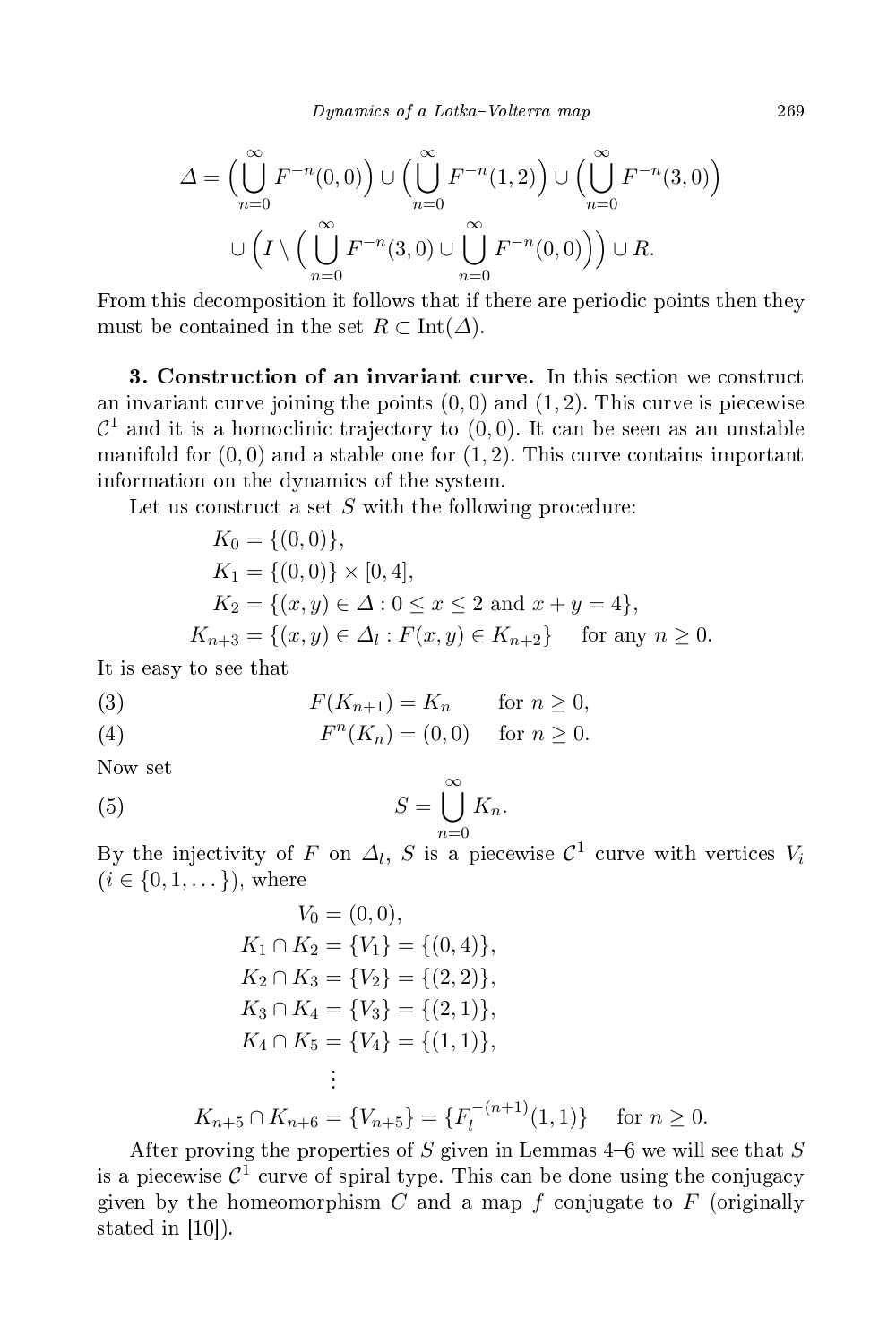Let

$$
D = \{(x, y) \in \mathbb{R}^2 : x^2 + y^2 \le 4\},
$$
  
\n
$$
D_l = \{(x, y) \in \mathbb{R}^2 : -2 < x < 0 \text{ and } x^2 + y^2 < 4\},
$$
  
\n
$$
D_r = \{(x, y) \in \mathbb{R}^2 : 0 < x < 2 \text{ and } x^2 + y^2 < 4\}.
$$

Define the maps:

$$
C: \Delta \to D, \quad (x, y) \mapsto ((x - 2)\sqrt{x(4 - x - y)}, x(4 - x - y) - 2),
$$
  

$$
f: D \to D, \quad (x, y) \mapsto (y|x|, x^2 - 2).
$$

Again, the map f is not invertible but f restricted to  $Int(D_l)$  or to  $Int(D_r)$ is and the inverse maps are

$$
f_l^{-1}: \text{Int}(D_l) \to \text{Int}(D_l), \quad (x, y) \mapsto (-\sqrt{2+y}, x/\sqrt{2+y}), f_r^{-1}: \text{Int}(D_r) \to \text{Int}(D_r), \quad (x, y) \mapsto (\sqrt{2+y}, x/\sqrt{2+y}).
$$

In fact the map  $C$  is a semiconjugacy, but on the interiors of the pieces it is one-to-one, hence a conjugacy. The conjugate images of  $V_n$  in  $D$  are (i.e.,  $C(V_n) = W_n$ :

$$
W_0 = (0, -2),
$$
  
\n
$$
W_1 = (0, -2),
$$
  
\n
$$
W_2 = (0, -2),
$$
  
\n
$$
W_3 = (-\sqrt{2}, 0),
$$
  
\n
$$
W_4 = f_l^{-1}(W_3) = (-\sqrt{2}, -1),
$$
  
\n
$$
W_5 = f_l^{-2}(W_3) = (-1, -\sqrt{2}),
$$
  
\n
$$
W_6 = f_l^{-3}(W_3) = (-\sqrt{2 - \sqrt{2}}, -1/\sqrt{2 - \sqrt{2}}),
$$
  
\n
$$
W_7 = f_l^{-4}(W_3) = (-\sqrt{2 - A_0^{-1}}, -A_0/\sqrt{2 - A_0^{-1}}),
$$
  
\n
$$
\vdots
$$
  
\n
$$
W_{n+7} = f_l^{-n-4}(W_3) = (-A_{n+1}, -A_n/A_{n+1}) \text{ for } n \ge 0,
$$

where

$$
A_0 = \sqrt{2 - \sqrt{2}},
$$
  
\n
$$
A_1 = \sqrt{2 - A_0^{-1}},
$$
  
\n
$$
A_2 = \sqrt{2 - A_0 A_1^{-1}},
$$
  
\n
$$
A_3 = \sqrt{2 - A_1 A_2^{-1}},
$$
  
\n
$$
\vdots
$$
  
\n
$$
A_{n+2} = \sqrt{2 - A_n A_{n+1}^{-1}} \quad \text{for } n \ge 0.
$$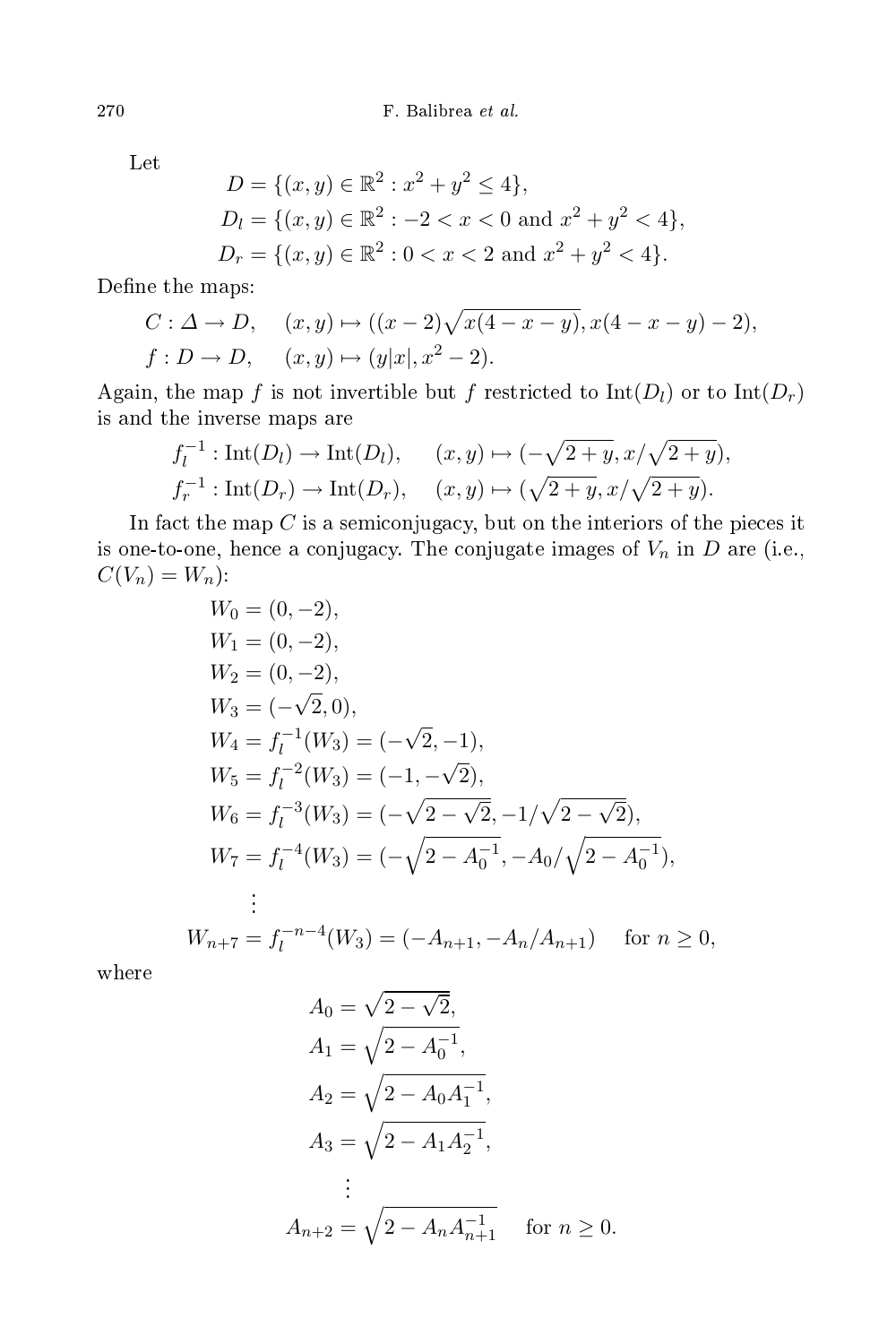LEMMA 4.  $\lim_{n\to\infty} A_n = 1$ .

*Proof.* We can prove by induction that each  $A_n$   $(n \geq 0)$  satisfies

$$
b^-(n) < A_n < b^+(n)
$$
 where  
 $b^-(n) = \sqrt{1 - \frac{1}{n+1}}$  and  $b^+(n) = \sqrt{1 + \frac{1}{n+1}}$ 

The assertion follows from the fact that  $\lim_{n\to\infty} b^{-}(n) = \lim_{n\to\infty} b^{+}(n) = 1$ . We prove by induction the right inequality (the left one can be shown similarly).

Step 1. We can see that  $b^+(0) > A_0$ ,  $b^+(1) > A_1$  etc. We can assume that  $b^+(n) > A_n$  for each  $0 \le n \le k$ .

Step 2. It is easy to see that

$$
b^{+}(k)^{2} < \frac{(k+2)^{2}}{k(k+1)} = \frac{k+1}{k} \frac{(k+2)^{2}}{(k+1)^{2}}
$$

and hen
e

$$
A_k^2 < \frac{k+1}{k} \frac{(k+2)^2}{(k+1)^2}.
$$

So

$$
A_k \frac{k+1}{k+2} < A_{k-1} < b^+(k-1).
$$

We have

$$
1 + \frac{1}{k+2} > 2 - A_{k-1}A_k^{-1}
$$

so  $b^+(k+1)^2 > A_{k+1}^2$ .

LEMMA 5.  $\lim_{n\to\infty} V_n = (1, 2)$ .

*Proof.* This follows from Lemma 1 (i.e.,  $\lim_{n\to\infty}W_n=(-1,-1)$ ) and the fact that  $C(1, 2) = (-1, -1)$ .

LEMMA 6. Let  $i = j + n$ , where  $n > 0$ . Then  $K_i \cap K_j = \emptyset$ .

*Proof.* Let  $x \in K_i \cap K_j$ . If  $F^n(x) = x$  then x is periodic, which is a contradiction (each point of S is eventually fixed, which follows from  $(4)$ ). So there is  $y \in K_i$  such that  $x \neq y$  and  $F^n(y) = x$ . Then  $F^i(y) \neq (0,0)$ , in contradiction with  $F^{i}(K_{i}) = (0,0)$  for each  $i \geq 0$ , which follows from the construction of  $S$ .

THEOREM 7. There is a curve S in  $\Delta$  with the following properties:

- (i) It is of spiral type with focus at the point  $(1, 2)$ .
- (ii) It is strongly invariant. Moreover, each point of  $S$  is eventually fixed (*i.e.*, for each  $(x, y) \in S$  there is  $n \geq 0$  such that  $F<sup>n</sup>(x, y) = (0, 0)$ ).
- (iii) There is a unique curve satisfying (i) and (ii).

.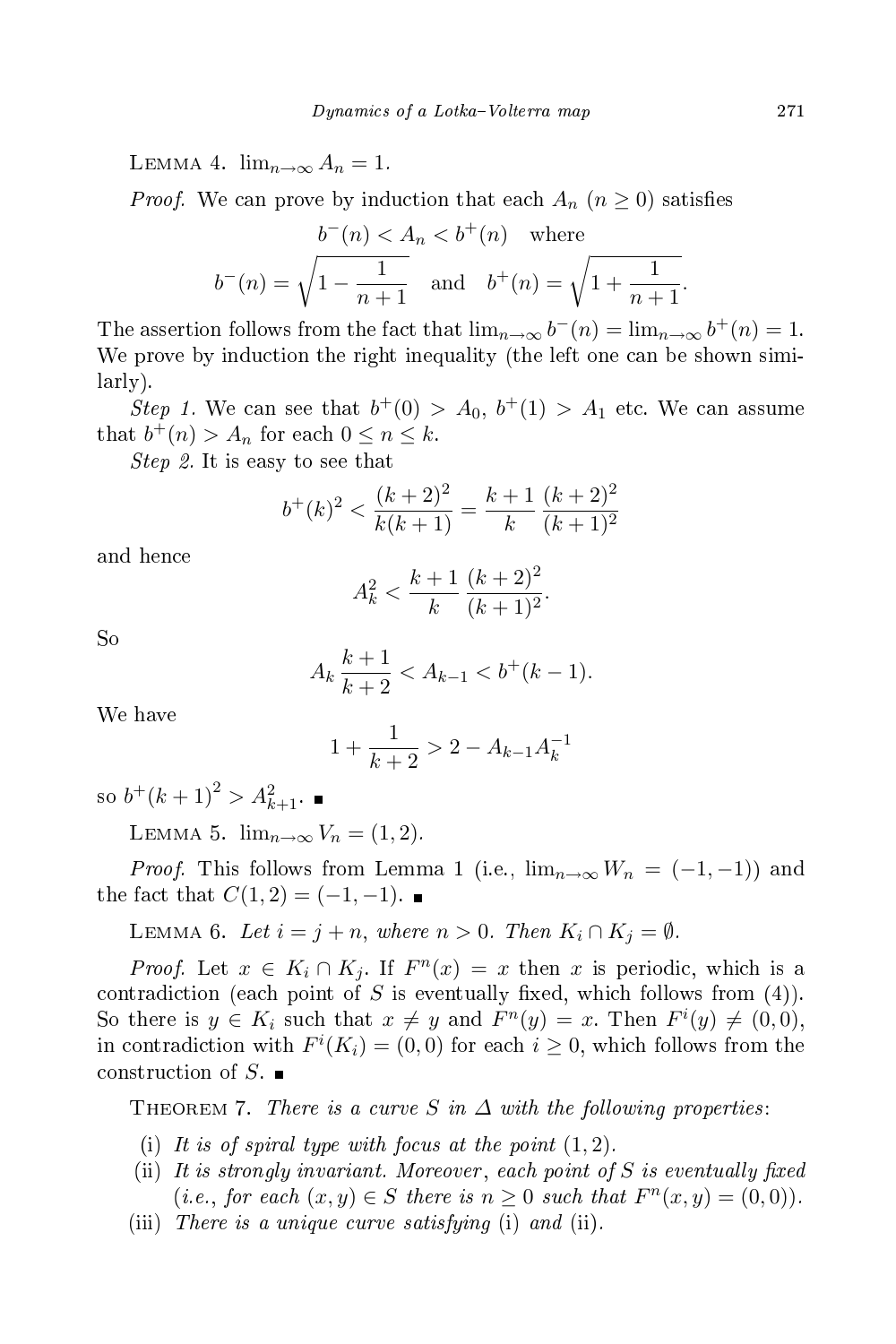*Proof.* The fact that the curve S is of spiral type follows from Lemmas 5 and 6. Strong invarian
e follows from (5) and from the fa
t that ea
h point is eventually fixed by (4). The proof of (iii) will be given in the next section.



REMARK 8. It is interesting to observe that if in the previous construction of the curve S we replace the map  $F_l^{-1}$  by  $F_r^{-1}$  (now the preimages are in  $\Delta_r$ ) we obtain a strongly invariant curve which is not of spiral type but is also strongly invariant and converges to the repulsive fixed point  $(3,0)$  (the proof of the onvergen
e is similar to the proof of Lemmas 4 and 5).



4. Decomposition of the triangle. To understand the periodic structure of the map F we decompose the triangle  $\varDelta$  into infinitely many pairwise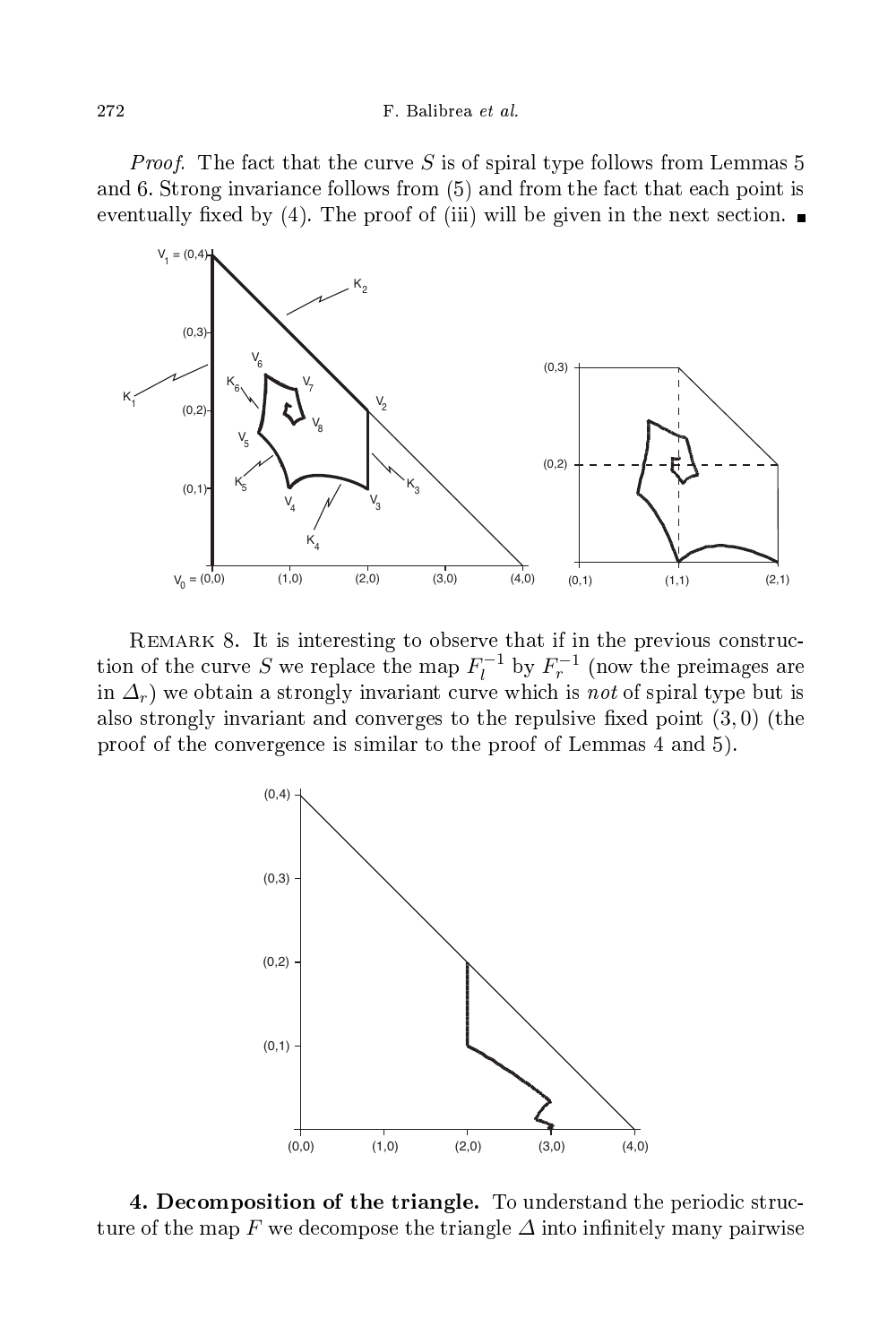disjoint regions. These regions will be defined in such a way that it will be obvious where the cycles should be.

We use the same notation as in the previous section. Let us start with the following modification. Let

$$
L_0 = \{2\} \times [0, 2], \quad L_{i+1} = \{(x, y) \in \Delta_l : F(x, y) \in L_i\} \quad \text{for } i \ge 0.
$$

(Note that  $K_{n+3} \subset L_n$  for  $n \geq 0$ .) Put

$$
X_0 = (2,0),
$$
  $X_{n+1} = F_l^{-n}(X_0)$  for  $n \ge 0$ .

Thus, the points  $X_n$  and  $V_{n+2}$  are on the boundary of  $L_n$  for  $n \geq 0$ . The sequence  $\{X_i\}_{i=0}^{\infty}$  converges to  $(0,0)$  and the point  $X_0$  is homoclinic to  $(0,0)$ (see, e.g.,  $[2]$  and Definition 2).

Let  $\omega_0 = \text{Int}(\Delta_r)$  and  $\omega_{n+1}$  be the interior of the region in  $\Delta_l$  bounded by  $L_n$ ,  $L_{n+1}$  and  $[X_{n+1}, X_n]$ , for  $n \geq 0$ .

THEOREM 9. Let  $\omega_n$  be the regions in  $\Delta$  defined above for all  $n \geq 0$ . Then

- (i)  $F(\omega_{n+1}) = \omega_n$  for  $n > 0$ ,
- (ii)  $F(\omega_0) = \text{Int}(\Delta),$
- (iii)  $\bigcup_{n=0}^{\infty} \overline{\omega}_n = \Delta$  and  $\omega_n \cap \omega_{n+i} = \emptyset$  for  $n \geq 0$ ,  $i > 0$ .

*Proof.* Statements (i) and (ii) are obtained directly from the construction.

To prove (iii) it suffices to use the property of the map  $F$  that each point from Int( $\Delta$ ) has two preimages, one in Int $(\Delta_r)$  and the other in Int $(\Delta_l)$ . Assuming the existen
e of an invariant region having empty interse
tion with each  $\omega_n$  leads to a contradiction with this property.

*Proof of Theorem*  $\gamma(iii)$ *.* We have constructed an invariant curve S by adding pieces of the boundaries of the regions  $\omega_n$  in  $\Delta_r$ . The trajectory of a point  $(x, y) \in S$  turns left around the point  $(1, 2)$  under the map  $F_l^{-1}$  and so the distance between the points  $F^{-n}(x, y)$  and  $(1, 2)$  tends to zero as  $n \to \infty$ by Lemma 5.

The edges of the curve  $S$  compose a homoclinic trajectory of the point (1,2), i.e.,  $\lim_{n\to\infty} F^{-n}(V_n) = (1, 2)$ . In fact S is the unstable manifold of  $(1, 2)$  and the stable manifold of  $(0, 0)$  since for any point  $(x, y) \in S$  we have  $\lim_{n\to\infty} F^n(x,y) = (0,0)$  and  $\lim_{n\to\infty} F^{-n}(x,y) = (1,2)$ . In this situation S connects dynamically the points  $(0,0)$  and  $(1,2)$ .

Also S is the unique curve with properties (i) and (ii) of Theorem 7. To see this, let  $S'$  be another curve different from  $S$  connecting the vertices  $V_i$  and let  $(x, y) \in S'$  be not a vertex point. Then  $(x, y)$  would belong to some region  $\omega_k$  and as a consequence  $F^n(x, y)$  would not converge to  $(0, 0)$ ,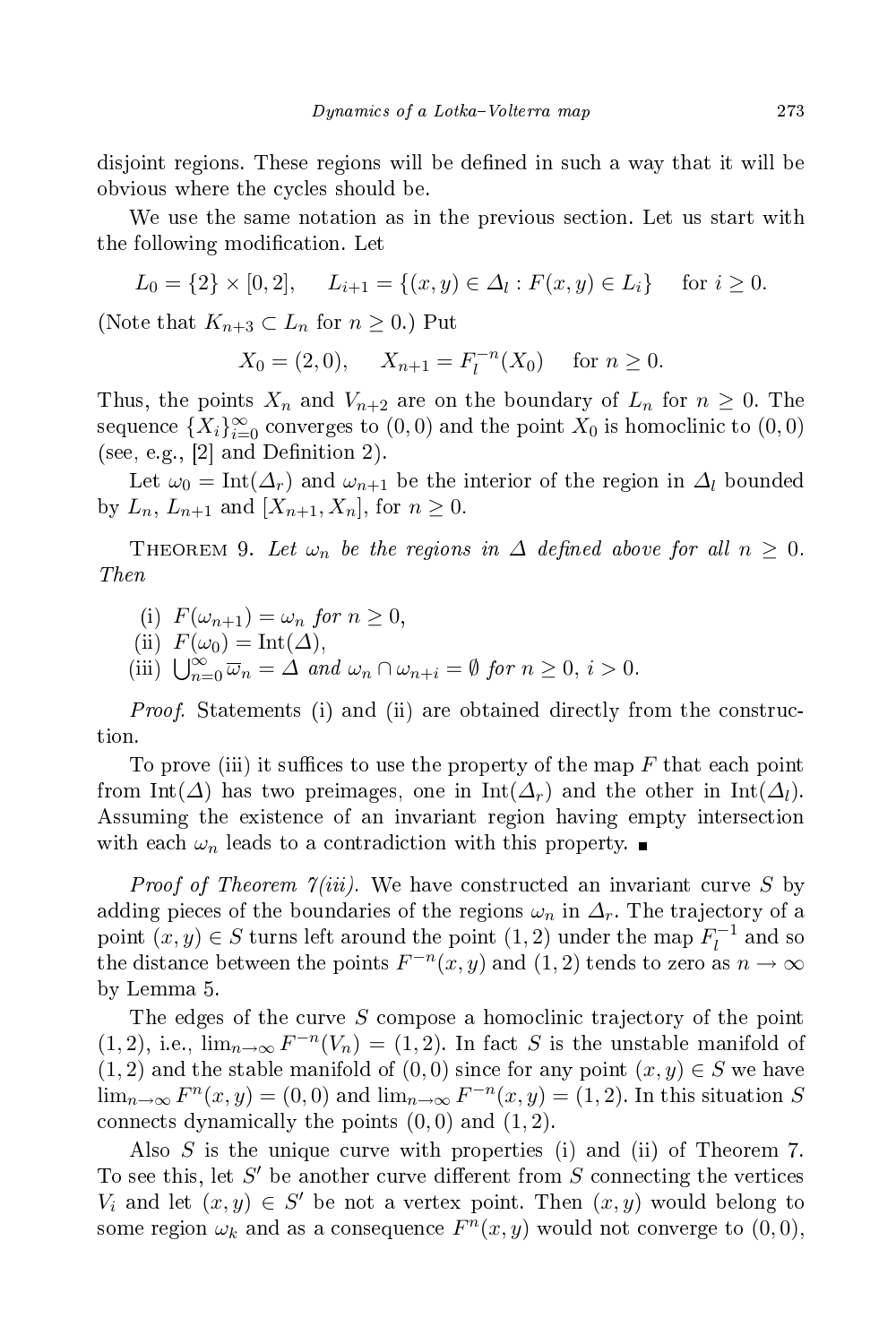nor  $F^{-n}(x, y)$  to  $(1, 2)$ , as  $n \to \infty$ . Therefore S is the unique curve having properties (i) and (ii) from Theorem 7.  $\blacksquare$ 

COROLLARY 10.  $F_l^{-1}|_{\Delta_l}$  has the point  $(1,2)$  as its global attractor.

From Theorem 9 it is straightforward that there are no cycles in  $Int(\Delta_l)$ and analogously it can also be proved that there are no cycles in  $Int(\Delta_r)$ . We conclude that if there is a cycle in  $Int(\Delta)$  then it must have non-empty intersection with both Int( $\Delta_l$ ) and Int( $\Delta_r$ ).



**5. Periodic trajectories of**  $(\Delta, F)$ . We are interested in the periodic points in Int( $\Delta$ ).

The fixed points satisfy  $F(x, y) = (x, y)$ . It is easy to check that the unique fixed point in Int( $\Delta$ ) is (1, 2).

The 2-periodic points satisfy  $F^2(x,y) = (x, y)$ , or equivalently

$$
(-(-2+x)^{2}x(-4+x+y), -x^{2}y(-4+x+y)) = (x, y).
$$

It is not difficult to see that this system has no solution in  $Int(\Delta)$ .

The 3-periodic points satisfy  $F^3(x, y) = (x, y)$ , or equivalently

$$
-(-2+x)^2x(-4+x+y)(2-4x+x^2+xy)^2 = x,
$$
  

$$
(-2+x)^2x^3y(-4+x+y)^2 = y.
$$

A straightforward omputation shows that this system has no solution in Int $(\Delta)$ .

In short, F has no periodic trajectory of periods 2 and 3 in Int( $\Delta$ ). But, as proved in Theorem 11, it has a unique periodic trajectory of period 4 in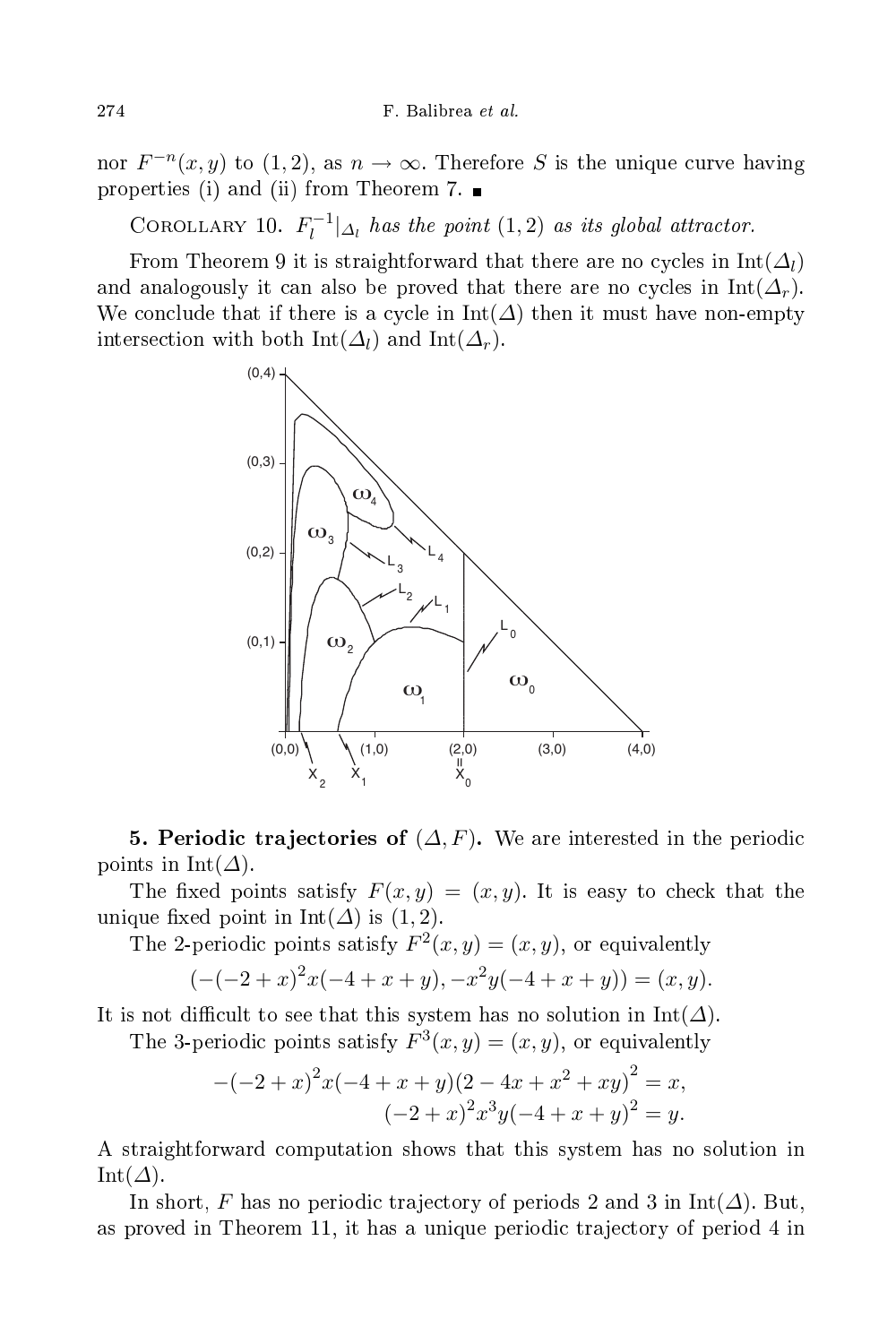Int( $\Delta$ ) which is obtained explicitly using some properties of the resultant. This procedure allows us to prove the existence of a periodic point of period 5; its tra je
tory is given in an impli
it way. Before proving this result we need to re
all some properties of the resultant.

Let  $a_i, i \in \{1, \ldots, n\}$ , and  $b_j, j \in \{1, \ldots, m\}$ , be the roots of the polynomials  $P(x)$  and  $Q(x)$ , respectively, both with leading coefficient 1. The resultant of P and Q, Res[P, Q], is the product of all the differences  $a_i - b_j$ ,  $i \in \{1, \ldots, n\}, j \in \{1, \ldots, m\}.$  In order to see how to compute  $\text{Res}[P,Q]$ , see for instance  $[5]$  and  $[7]$ . The main property of the resultant is that if P and Q have a common root then necessarily  $\text{Res}[P,Q] = 0$ .

Consider now polynomials in two variables, say  $P(U, V)$  and  $Q(U, V)$ . These polynomials can be seen as polynomials in  $X = U$  with polynomial coefficients in  $Y = V$ . Then the resultant with respect to U, Res[P, Q, U], is a polynomial in Y with the following property. If  $P(U, V)$  and  $Q(U, V)$  have a common root  $(U_0, V_0)$ , then

$$
Res[P,Q,U](V_0) = 0,
$$

and similarly for the variable  $V$ . In particular, if we compute all the roots of the following two polynomials in one variable  $p(U) = \text{Res}[P,Q,V], q(V) =$  $\text{Res}[P,Q,U]$ , and denote them by  $U_0$  and  $V_0$ , respectively, then we can check when  $(U_0, V_0)$  is a solution of the system  $P(U, V) = Q(U, V) = 0$ .

In short, using the resultant we reduce the problem of finding solutions of a polynomial system in two variables to finding roots of two polynomials in one variable.

THEOREM 11. The map F has a unique periodic trajectory of period  $4$ in Int( $\Delta$ ). This trajectory is

$$
\left\{ \left(2-\sqrt{2},\frac{1}{2}\right), \left(1+\frac{1}{\sqrt{2}},1-\frac{1}{\sqrt{2}}\right), \left(2+\sqrt{2},\frac{1}{2}\right), \left(1-\frac{1}{\sqrt{2}},1+\frac{1}{\sqrt{2}}\right) \right\}.
$$

*Proof.* We must find the points  $(x, y)$  in Int( $\Delta$ ) such that  $F^4(x, y) =$  $(x, y)$ , or equivalently

(6) 
$$
(f(x, y), g(x, y)) = (0, 0),
$$

where

$$
f(x,y) = (-2+x)^2x(-4+x+y)(2-4x+x^2+xy)^2
$$
  
 
$$
\times (2-16x+20x^2-8x^3+x^4+4xy-4x^2y+x^3y)^2+x,
$$
  
 
$$
g(x,y) = (-2+x)^4x^4y(-4+x+y)^3(2-4x+x^2+xy)^2+y.
$$

Therefore to find the 4-periodic trajectories of the map F in  $Int(\Delta)$  is equivalent to finding the solutions of the polynomial system (6) in Int( $\Delta$ ).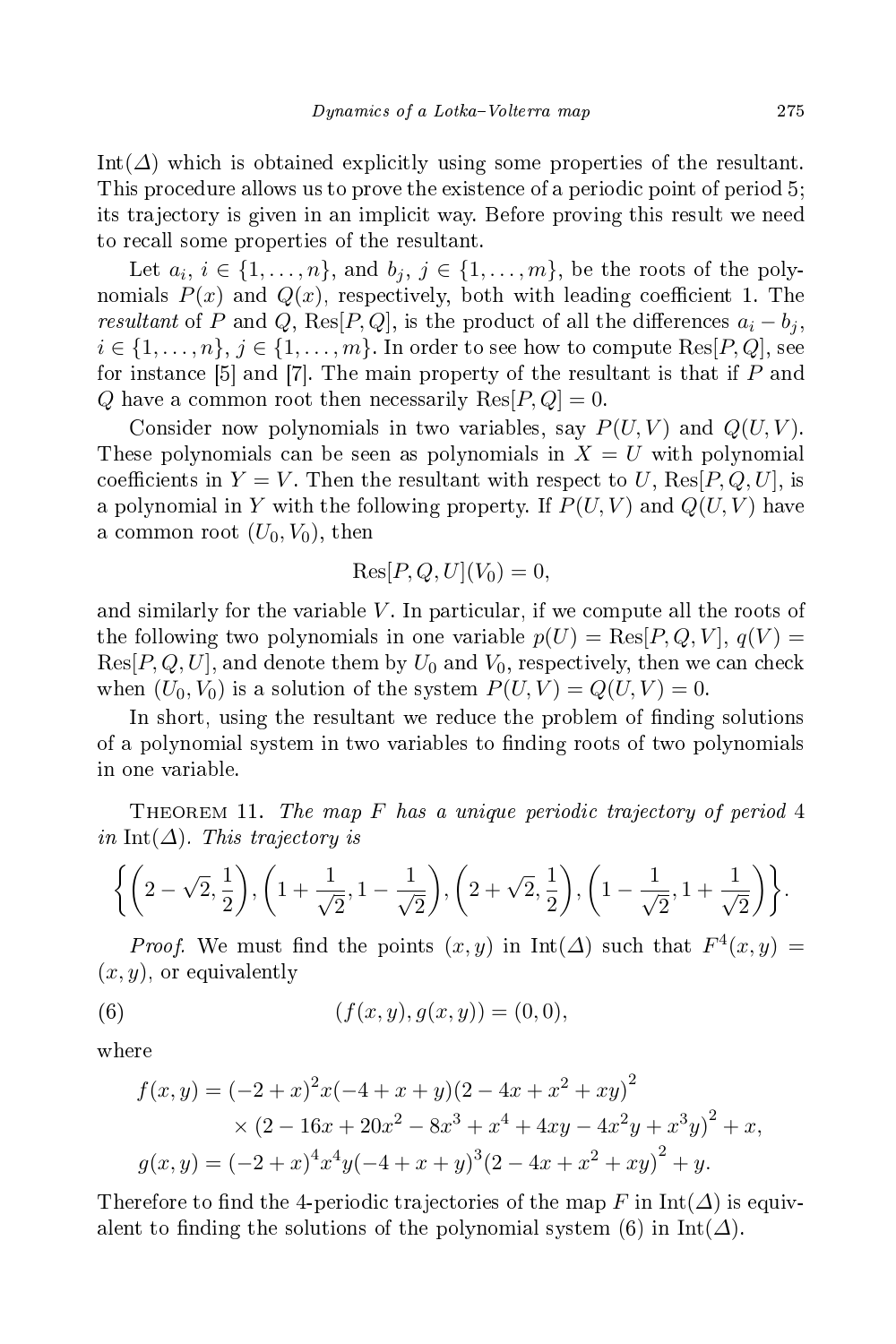Now the resultant  $\text{Res}[f,g,x]$  is the polynomial in y given by

$$
q(y) = -8589934592(-2 + y)y^{20}(-1 + 2y)^{2}(1 - 4y + 2y^{2}).
$$

Its roots without taking into account their multiplicity are 0, 2,  $1/2$ ,  $1+1/\sqrt{2}$ and  $1 - 1/\sqrt{2}$ . Hence, a fixed point  $(x, y)$  of  $F<sup>4</sup>$  (i.e. a periodic point of F with period 1, 2 or 4) must have its y coordinate equal to one of these five possible values.

We are not interested in the fixed points  $(x, y)$  of  $F^4$  with  $v = 0$  because all these points are on the boundary of the triangle  $\varDelta$ .

Now we study the fixed points  $(x, y)$  of  $F<sup>4</sup>$  with  $v = 2$ . From easy computations we get

$$
f(x, 2) = (1 - x)xF(x), \quad g(x, 2) = 2(x - 1)G(x),
$$

where

$$
F(x) = (127 - 1345x + 6559x2 - 19505x3 + 39311x4- 56801x5 + 60807x6 - 49101x7 + 30099x8 - 13949x9+ 4811x10 - 1197x11 + 203x12 - 21x13 + x14,G(x) = -1 - x - x2 - x3 + 511x4 - 2305x5 + 4991x6- 6721x7 + 6175x8 - 4017x9 + 1863x10 - 605x11+ 131x12 - 17x13 + x14.
$$

The common factor  $x - 1$  of  $f(x, 2)$  and  $g(x, 2)$  provides the fixed point  $(1, 2)$  of F, which is also fixed for  $F<sup>4</sup>$ . Since the factor x of  $f(x, 2)$  does not appear in  $g(x, 2)$ , the point  $(0, 2)$  is not a solution of system  $(6)$ . Finally, since  $Res[F(x), G(x), x] = 154618822656 \neq 0$ , there are no additional periodic points  $(x, y)$  with  $y = 2$ .

We study the fixed points  $(x, y)$  of  $F<sup>4</sup>$  with  $y = 1/2$ . From easy computations we get

$$
f(x, 1/2) = -\frac{1}{32}x(2 - 4x + x^2)F(x),
$$
  

$$
g(x, 1/2) = -\frac{1}{64}(2 - 4x + x^2)G(x),
$$

where

$$
F(x) = -3568 + 60192x - 390696x^{2} + 1304640x^{3} - 2617156x^{4}
$$
  
+ 3435080x<sup>5</sup> - 3096854x<sup>6</sup> + 1968868x<sup>7</sup> - 891687x<sup>8</sup>  
+ 286314x<sup>9</sup> - 63736x<sup>10</sup> + 9360x<sup>11</sup> - 816x<sup>12</sup> + 32x<sup>13</sup>,  
G(x) = 16 + 32x + 56x<sup>2</sup> + 96x<sup>3</sup> - 43740x<sup>4</sup> + 191576x<sup>5</sup>  
- 364250x<sup>6</sup> + 394624x<sup>7</sup> - 269087x<sup>8</sup> + 120010x<sup>9</sup>  
- 35064x<sup>10</sup> + 6480x<sup>11</sup> - 688x<sup>12</sup> + 32x<sup>13</sup>.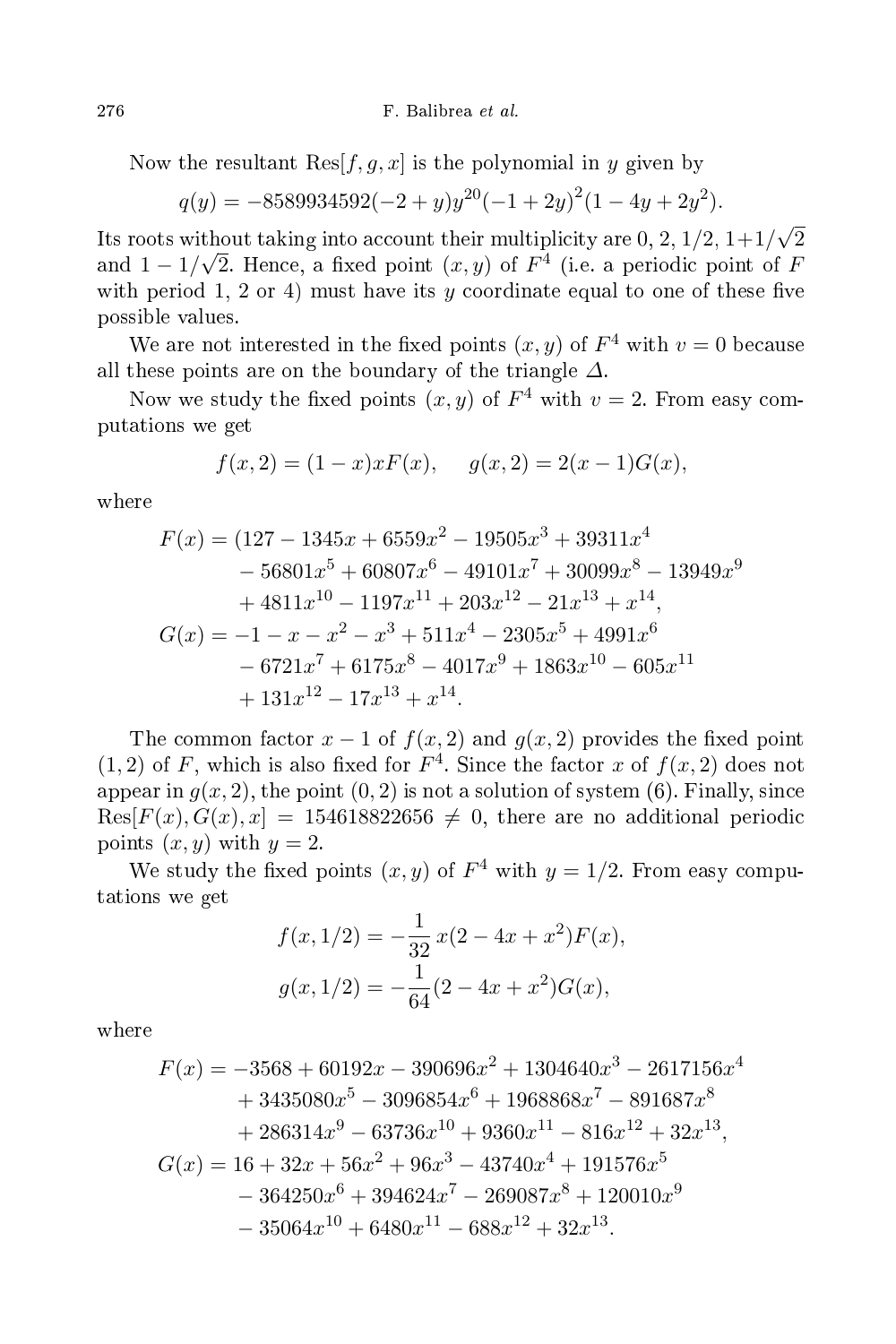Since the factor x of  $f(x, 1/2)$  does not appear in  $g(x, 1/2)$ , the point  $(0, 1/2)$ is not a solution of system (6). Moreover, since  $\text{Res}[F(x), G(x), x]$  is

 $-137015778499772148581595453067151533092743675904 \neq 0,$ 

there are no additional fixed points  $(x, y)$  of  $F^4$  with  $y = 1/2$  coming from the factors  $F(x)$  and  $G(x)$ . Finally, the common factor  $2 - 4x + x^2$  to  $F(x)$ and  $G(x)$  provides two solutions to system (6), namely

$$
\left(2-\sqrt{2},\frac{1}{2}\right)
$$
 and  $\left(2+\sqrt{2},\frac{1}{2}\right)$ .

So these two points are fixed points of  $F^4$ . It is easy to check that they belong to the periodic trajectory described in the statement of the proposition.

Lastly, if we study in a similar way the fixed points  $(x, y)$  of  $F^4$  with  $y = 1 \pm 1/\sqrt{2}$ , we only get the same 4-periodic trajectory.



Concerning the trajectories of  $(\Delta, F)$  of period 5, arguments similar to those for Theorem 11 can be used for the conjugate system on the disc  $f: D \to D$  given by  $(x, y) \mapsto (y|x|, x^2 - 2)$  to simplify calculations. The result is the following.

THEOREM 12. The map f in  $Int(D)$  has a unique periodic trajectory of period 5 asso
iated to the point

 $(x, y) = (-0.7873282213706032, -1.5245690977552053).$ 

The five second coordinates of the points of the trajectory are roots of the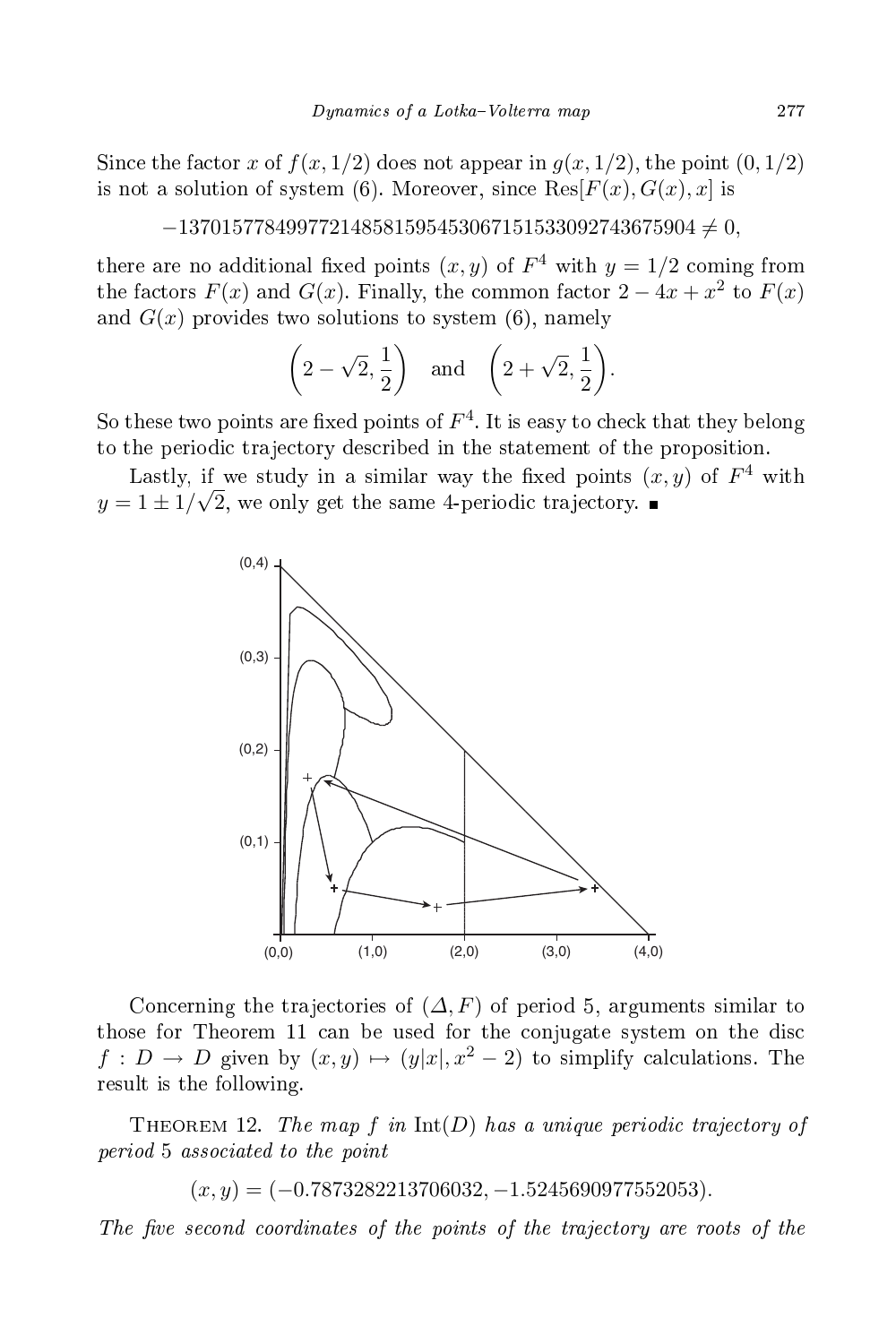$following polynomial:$ 

 $1-98y-461y^2-560y^3+353y^4+1255y^5+903y^6+144y^7-76y^8-21y^9+y^{10}$ Analogously, the first coordinates of these points are roots of the following Analogously , the rst oordinates of these points are roots of the fol lowing two polynomials :

$$
1 + 20x - 7x^{2} - 74x^{3} + 5x^{4} + 89x^{5} + 9x^{6} - 40x^{7} - 8x^{8} + 5x^{9} + x^{10},
$$
  

$$
1 - 20x - 7x^{2} + 74x^{3} + 5x^{4} - 89x^{5} + 9x^{6} + 40x^{7} - 8x^{8} - 5x^{9} + x^{10}.
$$

Obviously, for omputational reasons it is not possible to analyze the existence of periodic trajectories of periods  $n > 5$  using this procedure. There are no reasons for the non-existen
e of su
h tra je
tories. On the other hand, if we consider the system  $(\mathbb{R}^2, F)$  other new periodic trajectories could appear and the uniqueness of the 4,5-periodic trajectories could disappear.

Acknowledgements. Part of the work on this paper was done during the stay of the third author at the University of Murcia and Politécnica de Cartagena in Spain, of the se
ond author at the Universitat Autónoma de Bar
elona and of the fourth author at the University of Mur
ia. The invitations and support of these institutions are gratefully a
knowledged.

The authors are grateful to Professors A. N. Sharkovski and D. Berend for their valuable suggestions.

## Referen
es

- [1] Y. Avishai and D. Berend, *Transmission through a Thue–Morse chain*, Phys. Rev. B 45 (1992), 2717-2724.
- [2] P. Collet and J.-P. Eckmann, Iterated Maps on the Interval as Dynamical Systems, Birkhäuser, Basel, 1980.
- [3] G. H. Erjaee and F. M. Dannan, *Stability analysis of periodic solutions to the non*standard discrete model of the Lotka-Volterra predator-prey system, Int. J. Bifurcat. Chaos 14 (2004), 4301-4308.
- [4] P. Glendinning, Milnor attractors and topological attractors of a piecewise linear map, Nonlinearity 14 (2001), 239-257.
- $[5]$  S. Lang, *Algebra*, 3rd ed., Addison-Wesley, 1993.
- [6] P. Maličký, personal communication, September 2005.
- [7] P. Olver, *Classical Invariant Theory*, London Math. Soc. Student Texts 44, Cambridge Univ. Press, New York, 1999.
- [8] T. D. Rogers, Chaos in systems in populations biology, in: Progr. Theor. Biol. 6, Academic Press, 1981, 91-146.
- [9] A. N. Sharkovskii, Low dimensional dynamics, Tagungsbericht 20/1993, Proceedings of Mathematis
hes Fors
hungsinstitut Oberwolfa
h, 1993, 17.
- [10] G. Swirszcz, On a certain map of the triangle, Fund. Math.  $155$  (1998),  $45-57$ .
- $[11]$  D. Whitley, On the periodic points of a two-parameter family of maps of the plane, Acta Appl. Math. 5 (1986), 279-311.